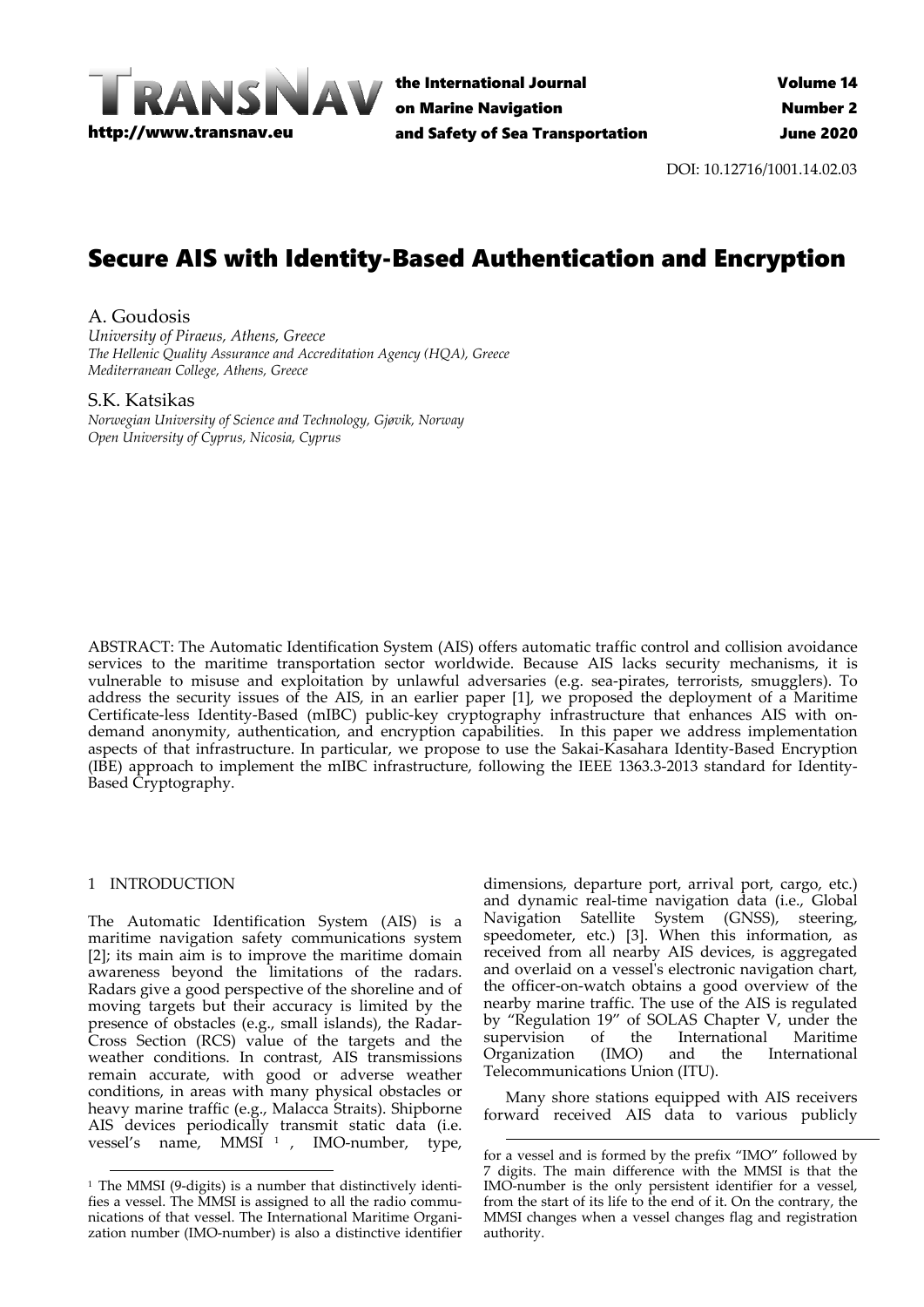available internet sites<sup>2</sup>. Undoubtedly, this practice offers a valuable tool for the international maritime community but may also become a convenient tool for unlawful adversaries. Unrestrained disclosure of the AIS broadcasted data via the internet can be an aid to sea‐pirates and may violate the privacy of passengers [4], [5]. Additionally, the AIS lacks source authentication of the transmitted data, as source authenticity of AIS data relies on the transmitted MMSI number of the ship and its name. However, none of these is officially hardcoded on the AIS devices, nor are the relevant messages signed and certified. Thus, anyone with little knowledge of AIS workings can use an AIS transmitter to create fake AIS data that impersonate non‐existing ships, AtoN (Aid to Navigation) or SAR (Search And Rescue Operations) [6], [7]. Without AIS authentication, the maritime domain may be the true one or a fake representation of the marine traffic in the area. A possibly fake representation of the marine traffic in an area poses a very severe threat to the international maritime community. The threat landscape of the AIS ecosystem has been examined in [8]. Accordingly, enhancing the security of AIS becomes an issue of importance to the maritime community. The VHF Data Exchange System (VDES) is seen as an effective and efficient use of radio spectrum, building on the capabilities of AIS and addressing the increasing requirements for data through the system, including some security aspects. VDES is also secure by design. However, full take up of VDES is not expected to happen soon [9].

In [1] we introduced the concept of the Maritime Certificate‐less Identity‐Based Public Key Cryptography infrastructure (annotated for simplicity "maritime IBC" or "mIBC"), and proposed a solution to enhance the security of the AIS. In this paper, we refine and build upon that work and discuss implementation issues. Specifically, we discuss the implementation of the additional AIS modes of operation proposed in [1] using the AIS protocol and message structure specifications, the IEEE 1363.3‐2013 standard, and the Sakai‐Kasahara IBE scheme.

The remaining of this paper is organized as follows: In section two we discuss related work. Section 3 briefly reviews the AIS security proposal in our earlier work [1], so as to make the present paper self-sustained. In the third section we discuss the seamless implementation of AIS usage modes over the conventional AIS transport protocol. The initial setup and the operation of the three mIBC‐AIS usage modes (3, 4, 5) that use cryptography and divert from the standard ones are discussed in section 4. Section 5 presents the structure of the AIS messages in the mIBC‐AIS and describes the operation of the mIBC‐ App, an application designed to ensure transparent transmission/reception of the mIBC‐AIS messages over the conventional AIS protocol. In Section 6 we discuss the operational overhead imposed by the proposed mIBC. Finally, section 7 summarizes our conclusions.

# 2 RELATED WORK

In [10] a new protocol for AIS that relies on a threetiered approach to security with vessel identity verified by certificates assigned by an approving authority was proposed. This solution assumes the existence of a cryptographic infrastructure that provides the maritime community with some cryptographic capabilities. The authors in [11] use AIS, the Maritime Mobile Service Identities (MMSIs) of the vessels and Trusted Third Parties to propose a three‐step mutual authentication scheme that uses AIS as the communication means to provide authentication capabilities to the ships rather than endowing the AIS itself with additional security capabilities.

The authors in [12] proposed a solution based on the creation of a global, x.509‐like Maritime PKI, where the registration and Certification Authorities would be the IMO and the National Maritime<br>Authorities. This proposal suffers from Authorities. This proposal suffers from implementation difficulties, because implementing a PKI infrastructure in a global maritime environment may prove to be quite a demanding and complicated task, and because certificates are very resource demanding in the challenging and costly maritime wireless communication environment. For these same reasons, works that aim at improving the security of similar systems, such as the Automatic Dependent Surveillance‐Broadcast (ADS‐B) in aviation, and propose the use of identity‐based cryptography and symmetric cryptography [13], [14] are inapplicable in the maritime environment. Work that is not yet clear whether or how it may affect the future of AIS security is also underway [15].

Commercial AIS products that use symmetric cryptography exist (e.g. [16]). Nevertheless, they provide proprietary encrypted AIS only in vessels equipped with the same AIS product. Additionally, a worldwide adoption of a symmetric cryptography system that would need to manage symmetric keys on a vast number of vessels worldwide is a very complex if at all possible task. Therefore, such a solution is insecure for systems with characteristics similar to those of AIS [17].

The cryptographic schemes that we use to implement mIBC are identity-based cryptographic schemes founded on the q-Bilinear Diffie-Hellman Inversion problem (q‐BDHIP), based on the Sakai‐ Kasahara Identity‐Based Encryption scheme [18], whose security was proved in [19]. The IEEE 1363.3-2013 "Standard for Identity‐Based Cryptographic Techniques using Pairings" [20] specifies identity‐ based cryptographic schemes based on the bilinear mappings over elliptic curves known as pairings. This standard describes eight identity‐based cryptographic schemes that use pairings in their implementation. The schemes include approaches to encryption, digital signatures, signcryption, and key exchanges. These schemes may be used to encrypt both stored data as well as data in transit. The standard describes algorithms for calculating pairings and gives parameters suitable for implementing the specified schemes at industry-standard security levels [21]. Applications of certificate-less Identity-Based Cryptography (IBC) to navigation are described in

<u> 1989 - Johann Barbara, martxa alemaniar a</u>

<sup>2</sup> e.g. www.marinetraffic.com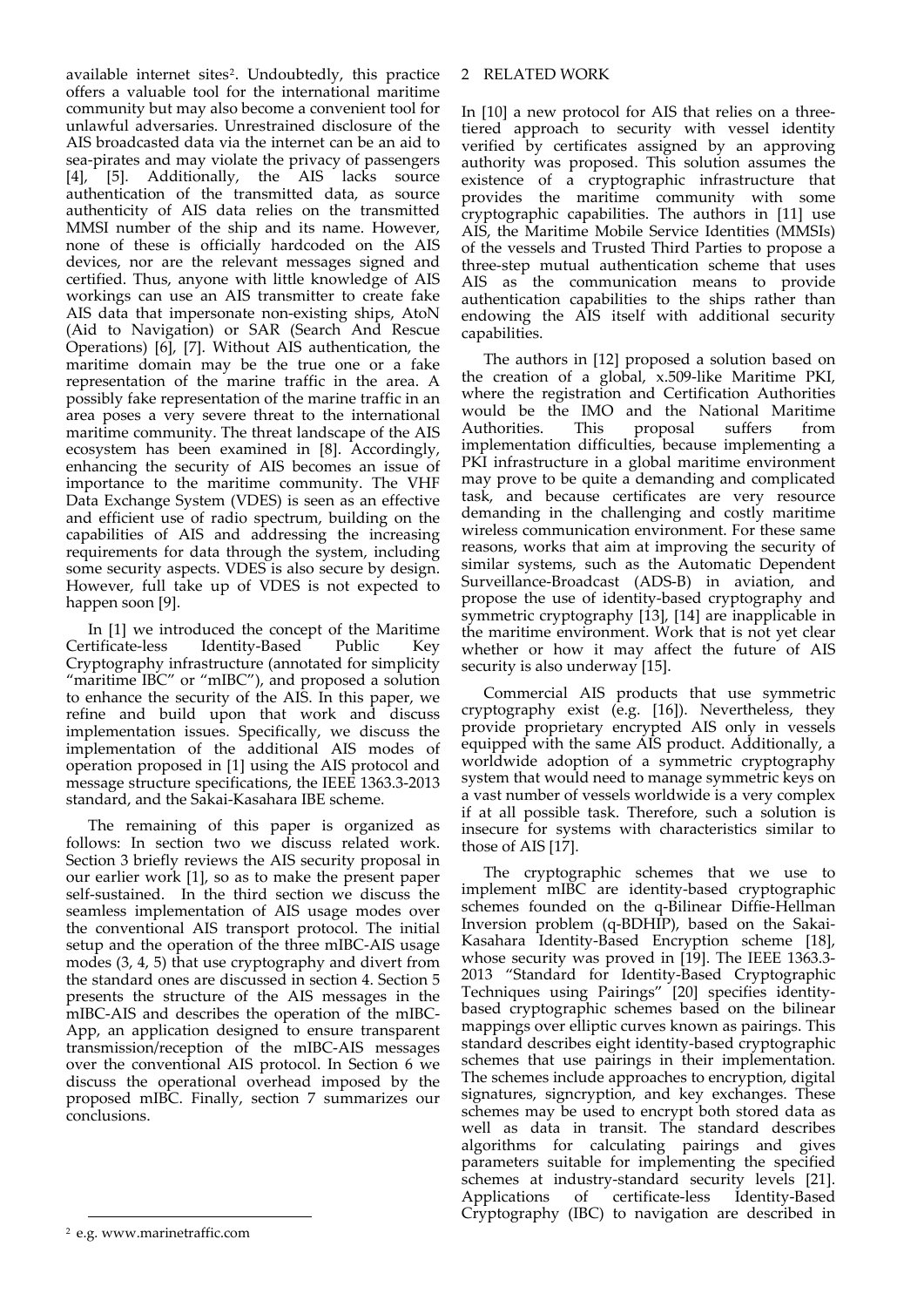[17], [22]. The use of pseudonyms in transportation applications is discussed in [23], [24].

## 3 SECURE AIS THROUGH THE MARITIME IBC (MIBC)

In [1], we proposed the security enhancement of AIS with the use of Identity‐Based Public Key Cryptography (IBC) [25], [20] as the foundation of an International Maritime Identity‐Based Cryptographic infrastructure (mIBC), under the supervision of the IMO.

IBC is a variation of public key cryptography proposed by Shamir in 1985 [25]. On public‐key cryptography infrastructures (PKIs), each entity has a pair of mathematically connected keys, a Private (Secret) key and a Public Key. Data that are encrypted with the Private (Secret) key are decrypted with the corresponding Public Key and vice versa. A disadvantage of the PKIs [26] is that the participating entities have to somehow obtain the public keys of the other participating entities. The solution is the use of special certificates that bind the name of the entity with its public key. However, this poses a new problem; the participating entities in the PKI should have the ability to obtain securely the certificates of the other participants. Instead of certificates, the IBC variations use a publicly known unique identification of an entity as its Public key (e.g., entity's name, e‐ mail address, MMSI or pseudo‐MMSI number in [1]).

Unfortunately, that convenience comes with a cost; IBC infrastructures need the existence of a trustworthy central coordinator. The trusted central coordinator <sup>3</sup> sets up the IBC infrastructure, and generates all the Private (Secret) keys of the IBC participated entities. Then, the participating entities obtain, by means of a secure channel, their Private (Secret) keys from the trusted central coordinator. The main disadvantage of the IBC is that, beyond the owner of the key, the Trusted Central Coordinator knows the Private (Secret) keys. On the other hand, the main advantages of IBC over traditional PKI are the simplicity of the infrastructure, resources savings, and self‐proved information on the public key [22], [27], [28], [29].

The mIBC-PKG functionality can either be implemented by a single authority (e.g. IMO) or by a number of multiple inter‐trusted mIBCs operating in parallel. For simplicity, in the sequel we assume the existence of only one International Maritime mIBC Private key generator (IMO‐mIBC‐PKG) as an IMO agency. However, the implementation of the other option is straightforward.

The approach involves defining five distinct AIS *usage modes* with various security features to choose from, according to the needs of the vessel during the trip, as follows:

1 The **mIBC‐Typical‐AIS (mode 1):** The AIS as is today, for routine use.

- 2 The **mIBC‐Authenticated‐AIS (mode 2):** Offers source authentication via cryptographically‐signed AIS transmitted messages. Under mIBC, an AIS device signs the transmitted AIS data with its mIBC Private (Secret) key, and the receivers authenticate the signed AIS data by using only the MMSI of the transmitter.
- 3 The **mIBC‐Anonymous‐AIS (mode 3):** Offers legitimate anonymous AIS transmitted messages via cryptographically‐signed "Pseudo‐MMSIs." An AIS device transmits, instead of the real MMSI of the vessel, a pseudo‐MMSI generated and cryptographically signed by the IMO‐mIBC‐PKG. From a cryptographic point of view the mIBC‐ Anonymous‐AIS (mode 3) is identical with the mIBC‐Authenticated‐AIS (mode 2) but uses pseudo‐MMSI instead of the real MMSI of the vessels [1].
- 4 The **mIBC‐SK‐IBE‐AIS (mode 4):** Allows the transmission of encrypted AIS messages to a specific entity via an appropriate encryption scheme, such as the Sakai-Kasahara Identity Based Encryption scheme.
- 5 The **mIBC‐AES‐AIS (mode 5):** Allows the transmission of encrypted AIS messages to a group of participants (i.e. trustworthy vessels in an insecure area) via symmetric cryptography (e.g., AES [30]).

Their interrelationships are depicted in Figure 1. Details on the structure of the messages are given in Section 5.



Figure 1. Usage modes of the secure mIBC‐based AIS

## 4 IMPLEMENTING THE MARITIME IBC (MIBC)

The *entities* involved with the implementation of the mIBC are *a trusted coordinator (*also referred to as *Key Server* [20] or *Private Key Generator ‐ PKG* [1]) and *the mIBC participants*. The trusted coordinator is an entity trusted by all the participants of the scheme. In this work, for efficiency and simplicity, we assign this role to a part of the IMO that we call *International Maritime Organization mIBC Private Key Generator (IMO‐mIBC‐ PKG)*. mIC participants can be AIS devices, coast guards, patrol vessels, shipping companies, vessels, etc. mIBC participants may assume the role of *sender* or *receiver* of AIS messages, or both.

The IMO‐mIBC‐PKG is responsible for two initial operations of the mIBC, namely the *initial setup* of the scheme and the *extraction* (creation) of the Private (secret) keys of each participating entity. These are described in the sequel.

<sup>&</sup>lt;u> 1989 - Jan Barat, martin amerikan basar dan bagi dan basar dalam basar dalam basar dalam basar dalam basar da</u> <sup>3</sup> Referred also as "Private Key Generator (PKG)" and "Key Server" (IEEE 1363.3‐2013). We will use the term mIBC‐PKG hitherto.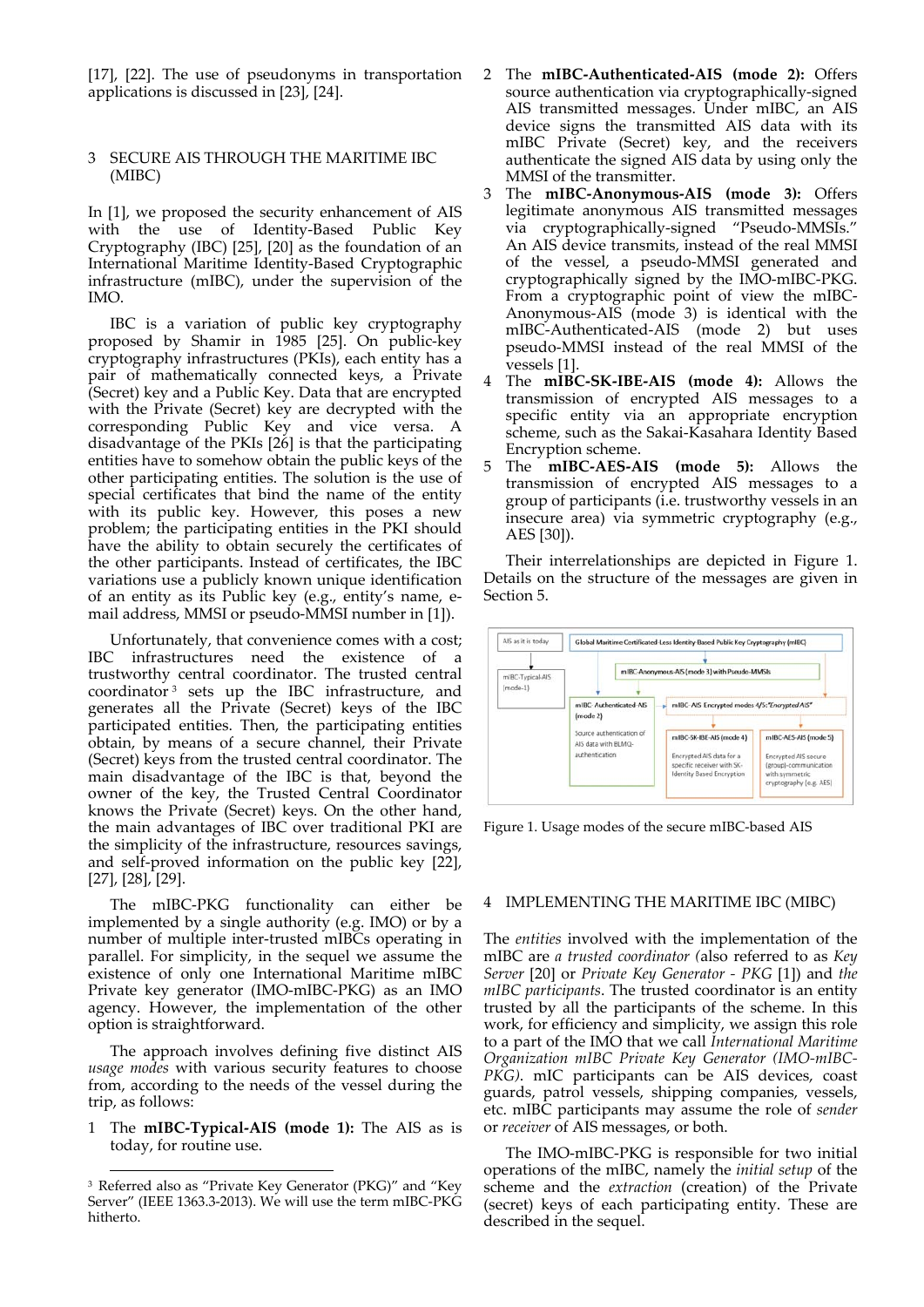## 4.1 *Setting up the Maritime IBC (mIBC)*

In practice, the first operation of the IMO‐mIBC‐PKG is to define a number of cryptographic parameters, as specified in [20] and [31], that lead to the generation of the Master Secret Key and of the corresponding Naster Public Key. Specifically,

- 1 Establish a random number Generator ( $R_{\text{generator}}$ ) by e.g. following the RFC5091, FIPS186‐2 or X9.62 standards.
- 2 Choose the security parameter *t*, which is the size (in bits) of a prime number p that will be the order of the generated bilinear map cyclic groups  $G_1$ ,  $G_2$ ,  $G_{T(\text{arget})}$  (see below). Note that the larger the value of *t*, the more secure the scheme is.
- 3 Find a prime number p where  $p > 2^t$  [31].
- Generate three bilinear map cyclic groups  $G_1$ ,  $G_2$ ,  $G_{T(\text{target})}$  of prime order p, by following [19], [32], [31].
- 5 Choose  $P_{G_2}$ , a random generator of  $G_2$
- 6 Find P<sub>G1</sub>  $\epsilon$  G<sub>1</sub> as a random generator of G<sub>1</sub>, so that an efficient isomorphism  $\varphi$ :  $G_2 \rightarrow G_1$  such that  $\varphi$ (P<sub>G2</sub>)=P<sub>G1</sub> exists.
- 7 e:  $G_1$  x  $G_2$   $\rightarrow$   $G_T$  is the bilinear pairing mapping.
- 8 Pick a random Master (Server) Secret key (Mskey)  $\epsilon$ Zp.
- 9 Pre-calculate the pairing value e(PG1, PG2)  $\epsilon$  G<sub>T</sub>
- 10 Compute the corresponding Master (Server) Public key (MPUB).

The second operation of the IMO‐mIBC‐PKG is to define the Cryptographic Hash functions to be used by all the participated entities.

- 1 (Sign  $\overline{1}/\text{Enc1}$ ) H<sub>1</sub>: {0,1}\* $\rightarrow$ Zp, where p = "prime order" of G<sub>1</sub>, G<sub>2</sub>, G<sub>T</sub>, is a cryptographic hash function viewed as a random oracle for hashing the MMSIRECEIVER of the receiver of the encrypted data [32]; it uses one of the SHA algorithms. Note that before using the MMSI in this algorithm, we must first convert it from bit‐string to an octet string.
- 2 (Sign 2, h0)  $H_2$  :  $G_T$  x  $\{0,1\}^*$   $\rightarrow$   $Z^*_{p}$  is a cryptographic hash function viewed as random oracle.
- 3 (Enc 2) H<sub>3</sub> :  $G_T$   $\rightarrow$  {0,1}length is a cryptographic hash function viewed as a random oracle for XOR‐ ing with the AIS<sub>data</sub> or AES<sub>Key</sub>.; it uses one of the SHA algorithms. Note that because the input is a Finite Field element in G<sub>3</sub>, it must be converted to an octet string before using the function.
- 4 (Enc 3) H<sub>4</sub>:{0,1}length  $x$  {0,1}length  $\rightarrow$  Z<sub>p</sub> for deriving a blinding coefficient
- 5 (Enc 4) H<sub>5</sub>: : $\{0,1\}$ length  $\rightarrow$   $\{0,1\}$ length for XoR-ing with plaintext

Finally, the IMO-mIBC-PKG publishes/disseminates the mIBC Public Parameters  $(mIBC-PP) = (G_1, G_2, G_T, e, P_{G1}, P_{G2}, M_{PUB}, e(P_{G1}, P_{G2}), \varphi,$ H1, H2, H3, H4, H5) to all mIBC‐enabled AIS equipment, using a secure channel (e.g., smart cards, smart tokens, etc.).

The IMO-mIBC-PKG is also responsible for safekeeping the secrecy of the Master (Server) Secret key (Mskey). Because the Master (Server) Secret key (Mskey) plays the role of the Private Key of a Certification Authority in an X.509 Public Key Infrastructure, it requires the same level of advanced protection and disaster recovery plans must exist in case of compromise.

## 4.2 *Extracting the private keys of the participating entities*

The IMO‐mIBC‐PKG uses the MMSI (or the pseudo‐ MMSIs) as the publicly known ID of a vessel and combines it with the Public Parameters (PP) and the Master (Server) Secret key (Mskey) of the mIBC to extract the corresponding Private (Secret) Key (SKMMSI), of the vessel. The mandatory use of the Master (Server) Secret key (Mskey) on the extraction operation prohibits an adversary to create fake Private (Secret) Keys even when they know the (publicly available) MMSI of the entity and the (publicly available) Public Parameters of the mIBC. The steps are as follows:

- 1 Represent the MMSI or the pseudo‐MMSI as a string of bits on {0,1}
- 2 Compute the cryptographic hash H1(MMSI)) or H1(pseudo‐MMSI)) respectively.
- Compute the Private (Secret) Key<sub>MMSI</sub> (SK<sub>MMSI</sub>) =  $(H_1(MMSI))$  + Mskey)<sup>-1</sup> Q<sub>2</sub>  $\epsilon$  G<sub>2</sub>, where Mskey is the Server (Master) Secret

Note that the main disadvantage of the Identity Based Cryptography scheme lies in this operation. Because, in contrast to the PKI, the Private (Secret) Key<sub>MMSI</sub> (SK<sub>MMSI</sub>) is generated centrally by the IMOmIBC‐PKG, two problems arise. First, the IMO‐mIBC‐ PKG knows the Private (Secret) Key of the entity. Thus the security and especially the non‐repudiation of the infrastructure relies heavily on the trustworthiness of the IMO‐mIBC‐PKG. Second, the Private (Secret) Key should be transferred from the IMO‐mIBC‐PKG to the AIS‐device of the entity on a secure channel (e.g., smart cards, smart tokens, etc.). In [1] we proposed the manual transfer on tamperproof devices by authorized personnel, but more convenient solutions can be found (e.g., secure internet connections).

## 4.3 *Operating the m‐IBC*

## 4.3.1 *mIBC‐Authenticated‐AIS (mode 2) and mIBC‐ Anonymous‐AIS (mode 3)*

The AIS device of the sending entity (the *sender*) signs the AIS data to be transmitted with its private key (SK<sub>MMSI</sub>). The sender uses the Public Parameters of the mIBC, its MMSISIGNER, its Private (Secret) KeysIGNER (SK<sub>signer</sub>), a random number and the AIS<sub>data</sub> to be signed. Then, the sender transmits the signed AIS data. The operation is as follows:

#### **Input:**

- 1 The message to be signed, AISdata  $\epsilon$  {0,1}length, (length = length of the data in bits),
- 2 The Public Parameters, mIBC-PP =  $(G_1, G_2, G_T, e,$ PG1, PG2, MPUB, e(PG1, PG2),  $φ$ , H<sub>2</sub>)
- 3 a random integer r,  $(0 < r < p-1)$ , generated with the R1Generator of random numbers
- 4 the Private (Secret) KeysIGNER (SKSIGNER)  $\epsilon$  G<sub>2</sub>
- **Compute:**
- 1  $u = e(P_{G1}, P_{G2})^r$
- 2  $h = H_2(AIS<sub>data</sub>, u)$
- $3 S = (r h)$  SK SIGNER
- **Output:**
- 1 The signed message is the triplet (AISdata, h, S)  $\epsilon$  ${0,1}$ length  $X Z_q X G_1$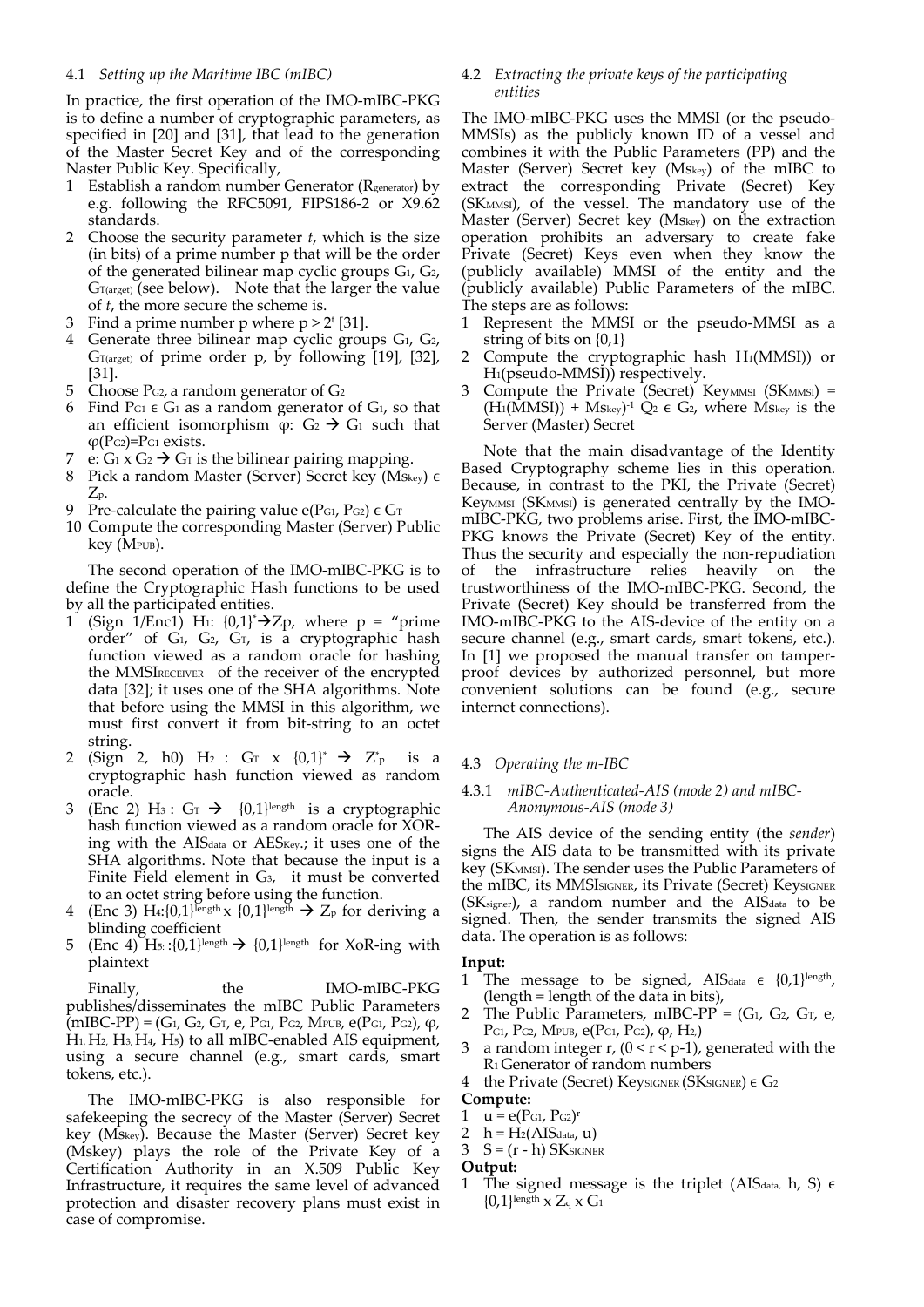Any receiving entity can verify the authenticity of the received AIS data by using the (publicly available) MMSISIGNER (or the pseudo‐ MMSISIGNER) of the sender and the mIBC Public Parameters (mIBC‐PP). The *verifier* may be any equipment (hardware/software) that can receive AIS data directly (e.g. an AIS device) or forwarded AIS data via satellites or the internet (e.g., special software on law enforcement units, port‐ authorities, shipping companies, etc.). The operation is as follows:

## **Input:**

- 1 The signed message triplet (AISdata, h, S)  $\epsilon$  {0,1}length  $x\,Z_q\,x\,G_1$
- 2 The official Public Parameters, mIBC-PP =  $(G_1, G_2, G_3)$ GT, e, PG1, PG2, MPUB, e (PG1, PG2), φ, H1, H2), *Note: H3, H4, H5 are not used in this operation.*

# 3 the MMSISIGNER

## **Compute:**

- $u = e$  (S, H<sub>1</sub> (MMSI<sub>SIGNER</sub>) P<sub>G1</sub> + M<sub>PUB</sub>) e (P<sub>G1</sub>, P<sub>G2</sub>) h
- Verification: Signature is *Valid* if h = H<sub>2</sub> (AIS<sub>data</sub>, u) and *Invalid* otherwise.

**Output:** 

1 Valid or Invalid signature, and accordingly valid or invalid AIS‐data.

#### 4.3.2 *mIBC‐SK‐IBE‐AIS (mode 4)*

The sender/transmitter uses the Public Parameters of the mIBC and the MMSIRECEIVER to encrypt the AIS<sub>data</sub> (that can be an AES<sub>Key</sub>), and transmits the ciphertext via a typical AIS device. The encryption operation steps are as follows:

#### **Input:**

- 1 The clear text AIS<sub>data</sub>  $\epsilon$  {0,1}length,(length = length of the cleartext in bits
- 2 The official Public Parameters, mIBC-PP =  $(G_1, G_2)$ GT, e, PG1, PG2 MPUB, e(PG1, PG2), φ, H1, H3, H4, H5*)*
- 3 A random integer  $\sigma \in \{0,1\}^{\text{length}}$ , generated with the R1Generator of random numbers.
- 4 the MMSIRECEIVER of the receiver in  ${0,1}^*$

#### **Compute:**

- 1 Compute  $r = H_4(\sigma, AIS<sub>data</sub>)$
- 2 Compute  $g<sup>r</sup> = e(P<sub>G1</sub>, P<sub>G2</sub>)<sup>r</sup>$
- 3 Compute  $U = r(H_1(MMSI_{RECEIVER}) P_{G1} + M_{PUB})$
- 4 Compute  $V = \sigma$  H<sub>3</sub>(g<sup>r</sup>)
- 5 Compute W = AIS<sub>data</sub> H<sub>5</sub>(σ)
- 6 Ciphertext c= (r QA,  $\sigma$  H<sub>3</sub>(g<sup>r</sup>), AIS<sub>data</sub> H<sub>5</sub>( $\sigma$ ))  $\epsilon$
- $G_1$  x  $\{0,1\}$ length x  $\{0,1\}$ length

#### **Output:**

1 The Ciphertext is the triplet  $c = (U, V, W) \in G_1 x$  ${0,1}$ length  $x {0,1}$ length

All the AIS‐enabled devices in range can receive the encrypted data, but only the receiver who knows the mIBC Private (Secret) key corresponding to the MMSIRECEIVER can decrypt the data. The steps are as follows:

#### **Input:**

- 1 The official Public Parameters, mIBC-PP =  $(G_1, G_2,$ GT, e, PG1, PG2 MPUB, e(PG1, PG2), φ, H1, H3, H4, H5*)*
- The Private (Secret) KeyRECEIVER ( SKRECEIVER  $\epsilon G_2$  )
- 3 The ciphertext  $c = (U, V, W)$

## **Compute:**

- 1 Compute  $g = e$  (U, SKRECEIVER)
- 2 Compute  $\sigma = V$  H<sub>3</sub>(g)
- 3 Compute clear text AISdata =  $W$  H<sub>5</sub>( $\sigma$ )
- 4 Compute  $r = H_4$  (σ, AISdata)

#### **Output:**

1 Valid if  $U = r(H_1(MMSIRECEIVER)$   $P_{G1} + M_{PUB}$  else received data is not valid

## 4.3.3 *mIBC‐AES‐AIS (mode 5) with symmetric cryptography*

The use of encrypted AIS between the vessels of a socalled "blue‐force" is not new and commercial products that implement it using symmetric cryptography exist. Nevertheless, they provide proprietary encrypted AIS only in vessels equipped with the same AIS product. For example, the SAAB R5 Supreme W‐AIS System supports the DES, AIS, and Blowfish symmetric ciphers. Another example of an approach that is compatible with our work is the Encrypted Automatic Identification System (EAIS) proposed by the United States Coast Guard in [33]. Our innovation is the use of the mIBC‐SK‐IBE‐AIS (mode 4) for disseminating the symmetric key to allow the maritime community and law enforcement units to create ad‐hoc "blue forces," or *AIS Ad‐hoc NETworks* (AISANETs) [1]. Following the analysis in [33], the 128-bit AES key is sufficient for Encrypted-AIS data between the members of a law-enforcement "blue‐force". However, "blue‐forces" tend to use strong combinations of ciphers and key sizes, because the symmetric key in the current approach is generated once, it is pre‐loaded on the AIS devices, and it is expected to be secure for a time‐period far longer than a day or two. On the other hand, our approach for the AIS Ad‐hoc NETworks (AISANETs) uses a symmetric key only for a period of some hours, and then a new key will be generated and disseminated to the participating vessels.

## 5 MIBC‐AIS MESSAGES

mIBC needs to be as transparent as possible to current AIS implementations. Therefore, new mIBC-AIS modes should not alter the currently used AIS protocol. To achieve this goal we introduce a new application, named "mIBC‐AIS‐App", described in section 5.3, to be used as an interface to implement the mIBC‐AIS scheme over the currently available AIS infrastructure. It is important to note that we use the AIS protocol only as the underlying transportation carrier protocol to transmit the signed/encrypted mIBC‐AIS Data of mIBC. In particular, mIBC‐AIS data are encapsulated by the mIBC‐AIS‐App in the data payload subsection of existing AIS messages with ID 6 and ID 8. As we shall see, the latter are special AIS messages that permit the encapsulation of data of non‐AIS dependent, arbitrary applications. The sender mIBC-AIS-App creates the appropriate mIBC-Data and then encapsulates it into the special AIS messages  $(ID 6, 8)$  that are transmitted via the standard AIS infrastructure. On the other end, the receiver mIBC‐AIS‐App decapsulates and processes the received mIBC‐Data. This is analogous to the encapsulation of the Transmission Control Protocol (TCP) data inside the Internet Protocol (IP) packets.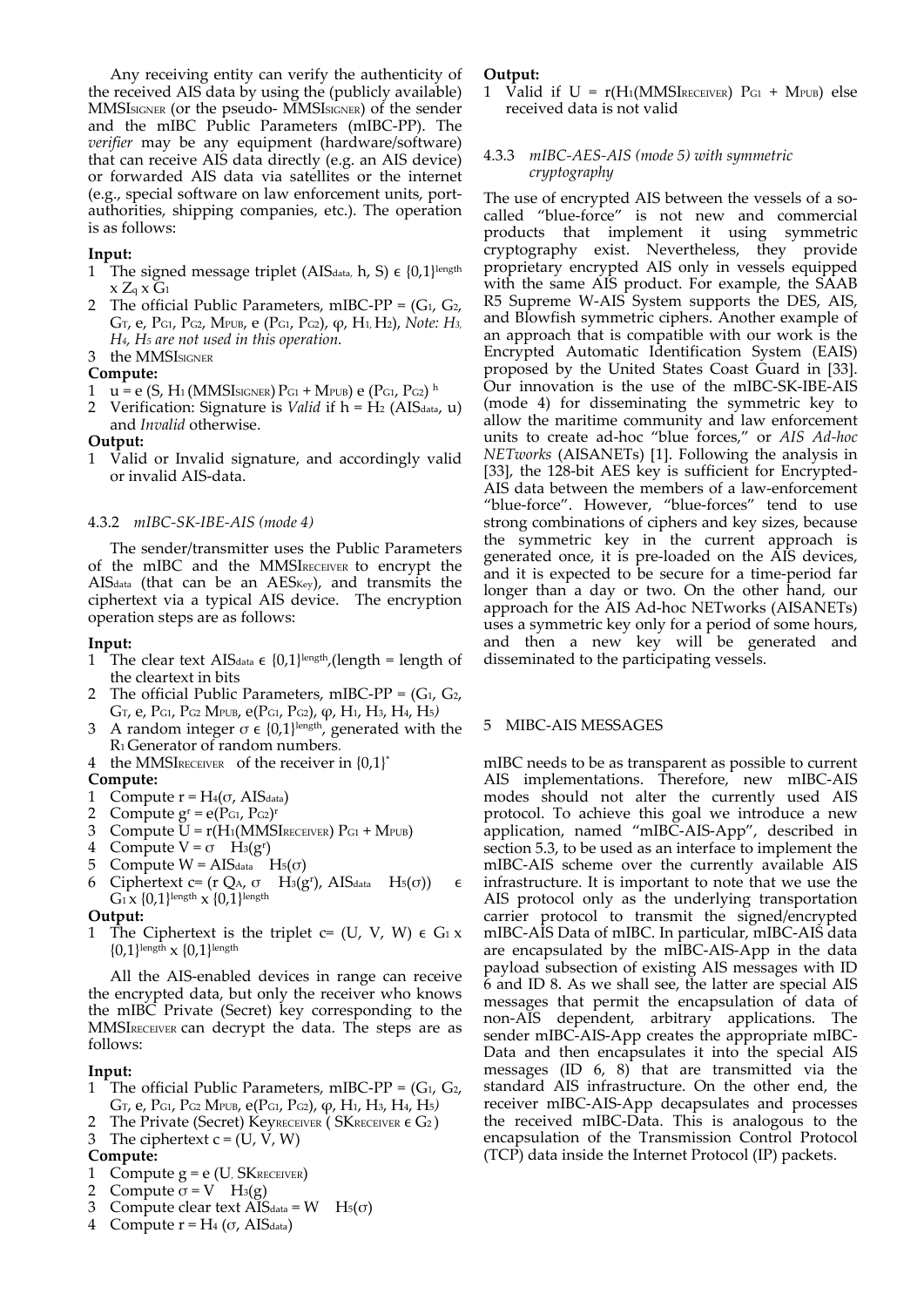## 5.1 *AIS message structure*

AIS defines 27 different types of AIS messages that are identified by their *Message‐ID* [2]. Messages with Message‐ID 1, 2, and 3 are Position Reports, Messages with Message-ID 4 are Base Station Reports, Messages with Message‐ID 21 are Aid‐to‐Navigation (AtoN) AIS station Reports etc. Each AIS message may use one to five timeslots. The available payload data in each timeslot is 168 bits, and there exist AIS message types (e.g. "AIS ADDRESSED BINARY MESSAGE" (MESSAGE ID: 6) and "AIS BINARY BROADCAST MESSAGE" (MESSAGE ID: 8)) that may use the maximum of the 5 timeslots i.e. just over 900 bits of payload data. AIS messages are also classified according to their priority (1 to 5) in the timeslot sequence. The majority of the AIS messages with priority one, occupy only one timeslot i.e. 168 bits of payload data. A notable exception is the AIS AIDS TO NAVIGATION (ATON) REPORT (MESSAGE ID21) that needs 272‐360 bits.

Table 1. Example of a typical CLASS A AIS POSITION REPORT (MESSAGE ID: 1) Structure. Adapted from [2]

| Parameter               | Bits | Description                                                                                                 |
|-------------------------|------|-------------------------------------------------------------------------------------------------------------|
| Message ID              | 6    | Identifier for this message 13                                                                              |
| User ID                 | 30   | MMSI number                                                                                                 |
| Navigational            | 4    | $0 =$ under way using engine, $1 =$ at                                                                      |
| status                  |      | anchor, $2 = not$ under command, $3 =$                                                                      |
|                         |      | restricted maneuverability, etc.                                                                            |
| The rate of             | 8    | 0 to $+126$ = turning right at up to 708                                                                    |
| turn ROT <sub>AIS</sub> |      | deg per min or higher, etc.                                                                                 |
| SOG                     | 10   | Speed over ground in 1/10 knot steps (0-                                                                    |
|                         |      | 102.2 knots)                                                                                                |
| Position                | 1    | The position accuracy (PA) flag $1 = high$                                                                  |
| accuracy                |      | $\left(\leq 10 \text{ m}\right)$ , $0 = \text{low}$ $\left(\geq 10 \text{ m}\right)$ , $0 = \text{default}$ |
| Longitude               | 28   | Longitude in 1/10 000 min                                                                                   |
| Latitude                | 27   | Latitude in 1/10 000 min                                                                                    |
| COG                     | 12   | Course over ground in $1/10 = (0-3599)$ .                                                                   |
|                         |      | 3600 (E10h) = not available = default. 3                                                                    |
|                         |      | 601-4 095 should not be used                                                                                |
| True heading 9          |      | Degrees (0-359) (511 indicates not                                                                          |
|                         |      | available = default)                                                                                        |
| Timestamp               | 6    | UTC second when the report was                                                                              |
|                         |      | generated by the electronic position                                                                        |
|                         |      | system (EPFS)                                                                                               |
| Special                 | 2    | 0 = not available = default, 1 = not                                                                        |
| maneuver                |      | engaged in special maneuver,2 =                                                                             |
| indicator               |      | engaged in special maneuver                                                                                 |
| Spare                   | 3    | Not used. Should be set to zero.                                                                            |
|                         |      | Reserved for future use.                                                                                    |
| RAIM-flag               | 1    | Receiver autonomous integrity                                                                               |
|                         |      | monitoring (RAIM) flag of the electronic                                                                    |
|                         |      | position fixing device;                                                                                     |
| Communica- 19           |      | .<br>See Rec. ITU-Ř M.1371-5 Table 49                                                                       |
| tion state              |      |                                                                                                             |
| Total number of bits    |      | 168                                                                                                         |
|                         |      |                                                                                                             |

The AIS standard dictates the exact structure of each message. The structure includes generic parameters (fields) found in all AIS messages (e.g. Message ID (max 6 bits), MMSI number (max 30 bits), etc.) and message‐specific parameters (e.g. Timestamp (max 6 bits), Navigational status (max 5 its), Rate of turn (max 8 bits), etc.). Note that each parameter has a defined maximum size. AIS messages include a Timestamp (6 bits long) that is the Coordinated Universal Time (UTC) second when the report was generated by the electronic position fixing system

(EPFS). An example of the structure of a typical Class A AIS position report message (MESSAGE ID21) is shown in Table 1.

## 5.2 *mIBC‐AIS Messages*

Two AIS messages, namely Message ID6 and Message ID8 are particularly interesting for the transmission of the signed/encrypted AIS data from/to the mIBC‐AIS‐ App. Their useful characteristic is the existence of an isolated data payload subsection that registered applications, not related to AIS, may use to transport their data [2]. Specifically, Message ID6 and Message ID8 allocate their Binary Data parameter packet section as follows: a) 16 bits as Application Identifier and b) 920/952 bits for Arbitrary Application Data payload for registered applications. Thus, the mIBC‐ AIS‐App can be registered as an add‐on AIS application with a unique ID and the Application Data payload of Message ID6 and Message ID8 can be used for the transport of mIBC‐AIS‐App data.

The "AIS ADDRESSED BINARY MESSAGE" (MESSAGE ID6) offers a maximum of 920 bits space for arbitrary application data addressed to a specific receiver (i.e., all the AIS devices that will not have the specific addressed MMSI will discard the received message ID6). Table 2 depicts a typical AIS ADDRESSED BINARY MESSAGE (MESSAGE ID6) with mIBC‐AIS‐App data encapsulated in its "Binary Data" section. This section includes two subsections to be used for the transmission of the mIBC‐AIS data necessary for the implementation of secure AIS mode 4. According to the AIS specifications for Message ID6, only the application denoted by its ID in the "Application identifier" subsection is responsible for the encapsulated data inside the "Application data" subsection. Therefore, we use the "Application identifier" to denote the mIBC‐AIS‐App as the responsible application for the mIBC‐AIS‐Data encapsulated inside the "Application data" subsection. Because the standard AIS infrastructure does not interact with the data payload stored inside the "Binary Data" section of the Message ID6, the encapsulated mIBC‐AIS data are isolated.

An identical approach can be followed for the transparent transmission of the mIBC‐AIS data with the "AIS BINARY BROADCAST MESSAGE" (MESSAGE ID8). The "AIS BINARY BROADCAST MESSAGE" (MESSAGE ID8) offers a maximum of 952 bits space to broadcast arbitrary application payload data. This type of AIS message is used to transfer data necessary for the implementation of Secure AIS modes 2, 3, and 5. The structure of the AIS BROADCAST BINARY MESSAGE (MESSAGE ID8), as shown in Table 3, is identical with that of Message ID6, with the notable exception that the "Destination ID" section is absent in the (broadcast) Message ID8, resulting in a savings of 30 bits. The isolation of the encapsulated mIBC‐AIS data payloads makes the proposed mIBC‐AIS implementation transparent to the current standard AIS infrastructure.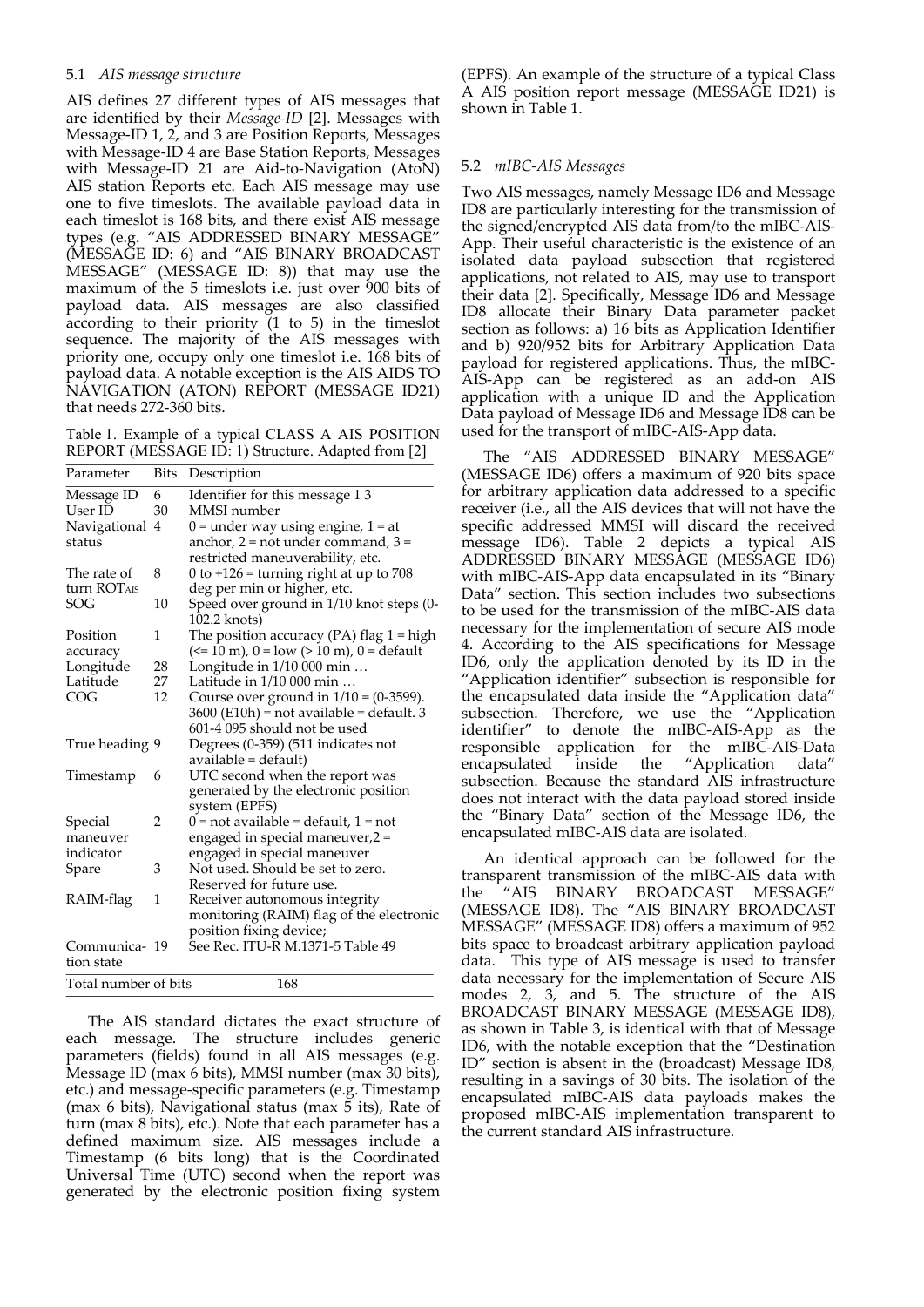| Table 2. The structure of the AIS ADDRESSED BINARY MESSAGE (MESSAGE ID: 6). Adapted from [2] |  |
|----------------------------------------------------------------------------------------------|--|
|----------------------------------------------------------------------------------------------|--|

| Parameter                 | Number of bits Description |                                                                                                                                           |  |  |  |
|---------------------------|----------------------------|-------------------------------------------------------------------------------------------------------------------------------------------|--|--|--|
| Message ID                | 6                          | Identifier for Message 6                                                                                                                  |  |  |  |
| Repeat indicator          | 2                          | Indicates how many times a message has been repeated, $0-3$ ; default = 0; $3 =$ do not repeat                                            |  |  |  |
|                           |                            | any more                                                                                                                                  |  |  |  |
| Source ID                 | 30                         | MMSI number of the source station                                                                                                         |  |  |  |
| Sequence number           | 2                          | $0 - 3$                                                                                                                                   |  |  |  |
| Destination ID            | 30                         | MMSI number of the destination station. Note: This section does not exist on "AIS"                                                        |  |  |  |
|                           |                            | BINARY BROADCAST MESSAGE" (MESSAGE ID: 8))                                                                                                |  |  |  |
| Retransmit flag           | 1                          | Retransmit flag should be set upon retransmission: $0 =$ no retransmission = default; $1 =$                                               |  |  |  |
|                           |                            | retransmitted                                                                                                                             |  |  |  |
| Spare                     |                            | Not used. Should be zero. Reserved for future use                                                                                         |  |  |  |
| Binary data               | Maximum 936                | Application identifier 16 bits<br>mIBC-AIS-App ID                                                                                         |  |  |  |
|                           |                            | Maximum 920 bits Application specific Encapsulated data:<br>Application data<br>SK-Identity Based Encryption, mIBC-SK-IBE-AIS<br>(mode 4) |  |  |  |
| Maximum<br>number of bits |                            | Maximum 1 008 Occupies up to 3 slots, or up to 5 slots when able to use FATDMA reservations.                                              |  |  |  |

# Table 3. The structure of the AIS ADDRESSED BINARY MESSAGE (MESSAGE ID: 8) structure. Adapted from [2]

| Parameter                 | Number of bits Description |                                                                                                                                                                        |  |  |  |
|---------------------------|----------------------------|------------------------------------------------------------------------------------------------------------------------------------------------------------------------|--|--|--|
| Message ID                | 8                          | Identifier for Message 8                                                                                                                                               |  |  |  |
| Repeat indicator<br>2     |                            | Indicates how many times a message has been repeated, 0-3; default = $0$ ; 3 = do not repeat                                                                           |  |  |  |
| Source ID                 | 30                         | any more<br>MMSI number of the source station                                                                                                                          |  |  |  |
| Sequence number 2         |                            | $0 - 3$                                                                                                                                                                |  |  |  |
| Retransmit flag           |                            | Retransmit flag should be set upon retransmission: $0 =$ no retransmission = default; $1 =$<br>retransmitted                                                           |  |  |  |
| Spare                     |                            | Not used. Should be zero. Reserved for future use                                                                                                                      |  |  |  |
| Binary data               | Maximum 936                | Application identifier 16 bits mIBC-AIS-App ID                                                                                                                         |  |  |  |
|                           |                            | Maximum 920 bits Application specific Encapsulated data:<br>Application data<br>"mIBC-Authenticated-AIS" (mode 2)<br>"Anonymous-AIS" (mode 3)<br>mIBC-AES-AIS (mode 5) |  |  |  |
| Maximum<br>number of bits |                            | Maximum 1 008 Occupies up to 3 slots, or up to 5 slots when able to use FATDMA reservations.                                                                           |  |  |  |

Table 4. Structure of the 1st "AIS BINARY BROADCAST MESSAGE" (MESSAGE ID 8) encapsulating a CLASS A AIS POSITION REPORT (MESSAGE 1) in mIBC-Authenticated-AIS (mode 2)

| Parameter   | Number of bits | Description                        |                                   |                                                                                                                                                                                                                                                                                                                                                                                                                                                                                                                                                                                                                                                                                                                                                                                                                                                                                                                                                                                                                    |  |  |
|-------------|----------------|------------------------------------|-----------------------------------|--------------------------------------------------------------------------------------------------------------------------------------------------------------------------------------------------------------------------------------------------------------------------------------------------------------------------------------------------------------------------------------------------------------------------------------------------------------------------------------------------------------------------------------------------------------------------------------------------------------------------------------------------------------------------------------------------------------------------------------------------------------------------------------------------------------------------------------------------------------------------------------------------------------------------------------------------------------------------------------------------------------------|--|--|
| Message ID  | 6              | Identifier for Message 8; always 8 |                                   |                                                                                                                                                                                                                                                                                                                                                                                                                                                                                                                                                                                                                                                                                                                                                                                                                                                                                                                                                                                                                    |  |  |
| Source ID   | 30             |                                    | MMSI number of the source station |                                                                                                                                                                                                                                                                                                                                                                                                                                                                                                                                                                                                                                                                                                                                                                                                                                                                                                                                                                                                                    |  |  |
| Binary data | Maximum 960    | Application ID                     | 16 bits                           | mIBC-AIS-App registration ID                                                                                                                                                                                                                                                                                                                                                                                                                                                                                                                                                                                                                                                                                                                                                                                                                                                                                                                                                                                       |  |  |
|             |                |                                    |                                   | Application data Maximum 952 bits mIBC-AIS-App in mIBC-Authenticated-AIS<br>$(mod e 2)$ DATA - Part $1/2$<br>a) Adds encoded in Spare parameter (3bits) of<br>AIS <sub>data</sub> the total expected parts (i.e., in this<br>example the Spare parameter will be two (2)<br>b) Authenticated AIS <sub>data</sub> is the data in parameters<br>of CLASS A AIS POSITION REPORT<br>(MESSAGES 1)) (max 168 bits). For security<br>reasons we include in the AIS <sub>data</sub> the identification<br>data (e.g., MMSI) of the vessel and the timestamp<br>of the signed Message-ID:1<br>c) $1st$ part of the Signature (h, S) of the original<br>AIS <sub>data</sub><br>Note: mIBC-AIS-App computes the total size of<br>the AISdata $+$ Signature (h, S) and determines<br>how many Messages ID: 8 (i.e., Parts) have to<br>transmit. (For completeness in this example we<br>assume that the overall size of AISdata +<br>Signature (h, S) exceeds the maximum size of a<br>MESSAGE-ID: 8 and two parts are needed) |  |  |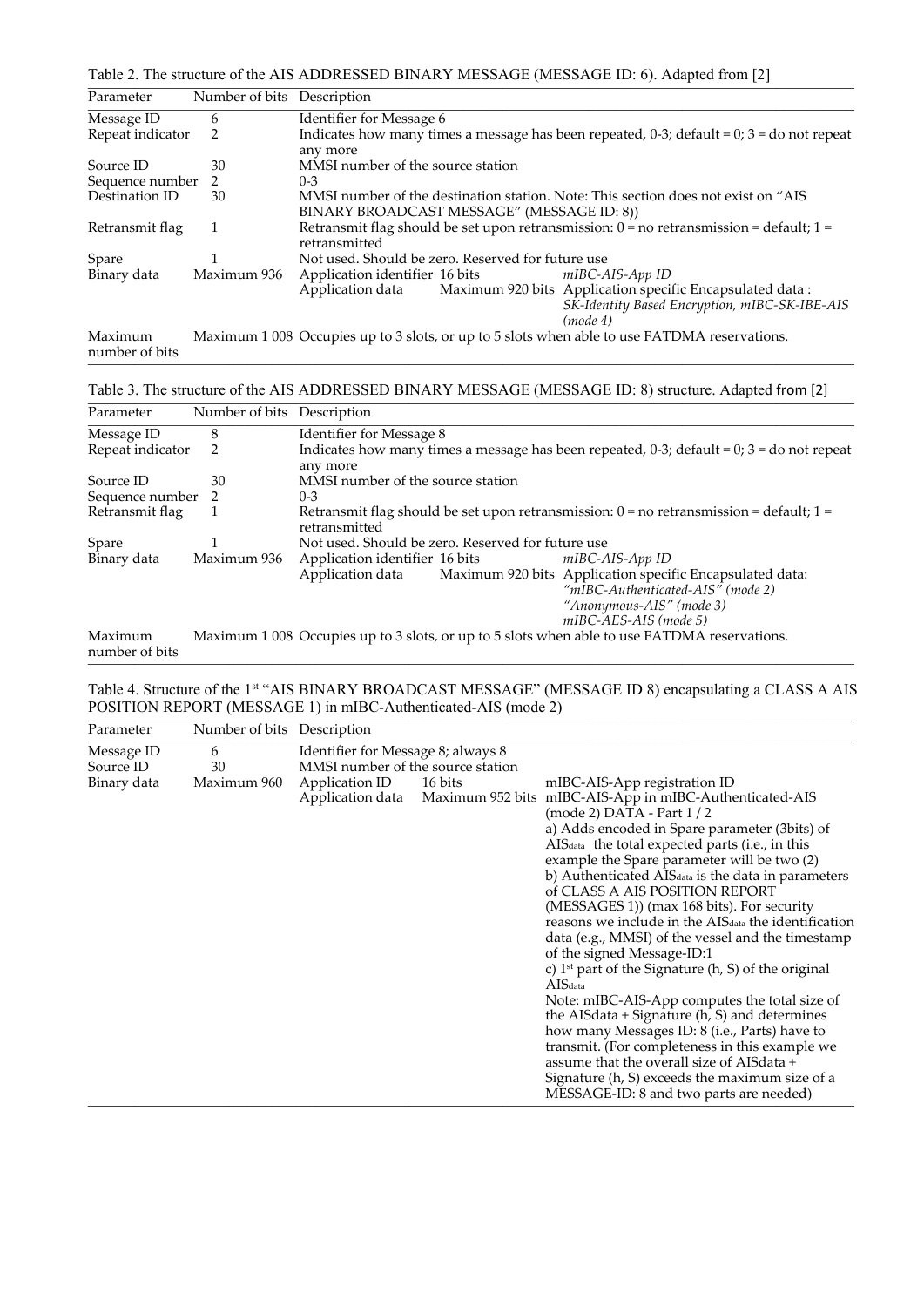Table 5 Structure of the 2nd "AIS BINARY BROADCAST MESSAGE" (MESSAGE ID 8) encapsulating a CLASS A AIS POSITION REPORT (MESSAGE 1) in mIBC-Authenticated-AIS (mode 2).

| Parameter   | Number of bits Description |                                    |         |                                                                                                                     |  |
|-------------|----------------------------|------------------------------------|---------|---------------------------------------------------------------------------------------------------------------------|--|
| Message ID  | h                          | Identifier for Message 8; always 8 |         |                                                                                                                     |  |
| Source ID   | 30                         | MMSI number of the source station  |         |                                                                                                                     |  |
| Binary data | Maximum 960                | Application ID                     | 16 bits | mIBC-AIS-App ID                                                                                                     |  |
|             |                            |                                    |         | Application data Maximum 952 bits mIBC-AIS-App in Authentication (mode 2)                                           |  |
|             |                            |                                    |         | DATA - Part $2/2$                                                                                                   |  |
|             |                            |                                    |         | (In the $2^{nd}$ part the remaining bits of the Signature $(h, h)$                                                  |  |
|             |                            |                                    |         | S) are transmitted.)                                                                                                |  |
|             |                            |                                    |         | $2nd$ part of the Signature (h, S) bits ( <i>The size of the</i><br>remaining bits may need less than 5 time-slots. |  |

Table 6. Structure of the 1<sup>st</sup> "AIS BINARY BROADCAST MESSAGE" (MESSAGE ID 6) encapsulating a 128bit AES key in mIBC-SK-IBE-AIS (mode 4)

| Parameter               | Number of bits Description |                                                                                                                                                                                    |                                        |  |  |  |
|-------------------------|----------------------------|------------------------------------------------------------------------------------------------------------------------------------------------------------------------------------|----------------------------------------|--|--|--|
| Message ID<br>Source ID | $\mathbf b$<br>30          | Identifier for Message 6; always 6<br>MMSI number of the source station                                                                                                            |                                        |  |  |  |
| Destination ID          | 30                         |                                                                                                                                                                                    | MMSI number of the destination station |  |  |  |
| Binary data             | Maximum 936                | mIBC-IBE-App registration ID<br>Application ID<br>16 bits<br>Application data Maximum 920 bits mIBC-SK-IBE-AIS (mode 4) DATA payload:<br>Ciphertext triplet (U, V, W) $(1st$ part) |                                        |  |  |  |

Table 7. Structure of a "AIS BINARY BROADCAST MESSAGE" (MESSAGE ID 8) in mIBC-AES-AIS (mode 5)

| Parameter   | Number of bits Description |                                                                                                                                                |                                                |
|-------------|----------------------------|------------------------------------------------------------------------------------------------------------------------------------------------|------------------------------------------------|
| Message ID  | h                          | Identifier for Message 8; always 8                                                                                                             | Unencrypted                                    |
| Source ID   | 30                         | MMSI number of the source station                                                                                                              | Unencrypted                                    |
| Spare       |                            | Information about the encryption parameters coded and added to the                                                                             | Unencrypted                                    |
|             |                            | Spare parameter (3bits) of original AIS $_{data}$ . (e.g. Spare value = 010 may<br>imply AES-128 in CBC mode)                                  |                                                |
| Binary data | Maximum 960                | Application ID mIBC-AIS-App in Encryption (mode 5) registration ID<br>Application datamIBC-AIS-App in Encryption (mode 5) DATA<br>$AIS_{data}$ | Unencrypted<br>Unencrypted<br><b>ENCRYPTED</b> |

A mIBC‐Authenticated‐AIS (mode 2) message is a broadcasting transmission that we encapsulate inside a typical "AIS BINARY BROADCAST MESSAGE" (MESSAGE ID 8), which offers a maximum of 952 bits space for arbitrary application data. If we use MNT curves, with a 128 bit key, the signature alone is 768 bits long; this allows for a useful payload of 168 bits for the original AIS data. The majority of the typical "priority" AIS messages broadcasted by the AIS are shorter than 168 bits. Hence, it is feasible to encapsulate them, together with their mIBC-AIS<br>Signature, inside a single "AIS BINARY Signature, inside a single "AIS BINARY<br>BROADCAST MESSAGE" (MESSAGE ID 8). BROADCAST MESSAGE" (MESSAGE ID 8). Unfortunately, there are important AIS messages, such as the AIDS TO NAVIGATION (ATON) REPORT (MESSAGE 21), that need  $272 - 360$  bits of space; these cannot be encapsulated together with<br>their signature inside one "AIS BINARY their signature inside one "AIS BINARY<br>BROADCAST MESSAGE" (MESSAGE ID 8). BROADCAST MESSAGE" (MESSAGE ID 8). Besides, a higher mIBC security level may use cryptographic parameters that will yield longer signatures which would be impossible to encapsulate within only one MESSAGE ID 8. To resolve this, the proposed implementation provides for the partition of the signature and the original AIS data into multiple "AIS BINARY BROADCAST MESSAGE" (MESSAGE ID 8) messages, as in Figure 2. The mIBC‐ AIS‐App at the two ends of the communication channel is responsible for the appropriate partition and reconstruction of the signature and of the original AIS data into the multiple ID8 messages.



Figure 2. The signing and partitioning of a Typical AIS Msg ID1 Data into two AIS BINARY BROADCAST MESSAGES (ID 8) in mIBC‐Authenticated‐AIS (mode 2)

The first and second messages are structured as in Tables 4 and 5 respectively. In the interest of saving space, non mIBC‐relevant parameters are omitted.

As will be seen in the next section, the overhead bandwidth for the mIBC‐SK‐IBE‐AIS (mode 4) encryption is considerable. This is why we propose to use mIBC‐SK‐IBE‐AIS (mode 4) mainly for the dissemination of the new AES symmetric keys of the mIBC‐AES‐AIS (mode 5). We believe that the 128‐AES algorithm with a key length of 128 bits provides more than adequate security for the AIS in insecure areas. Bear in mind that in our case we do not need to store secret data for years but only to protect AIS transmitted data for hours or up to a few days. In this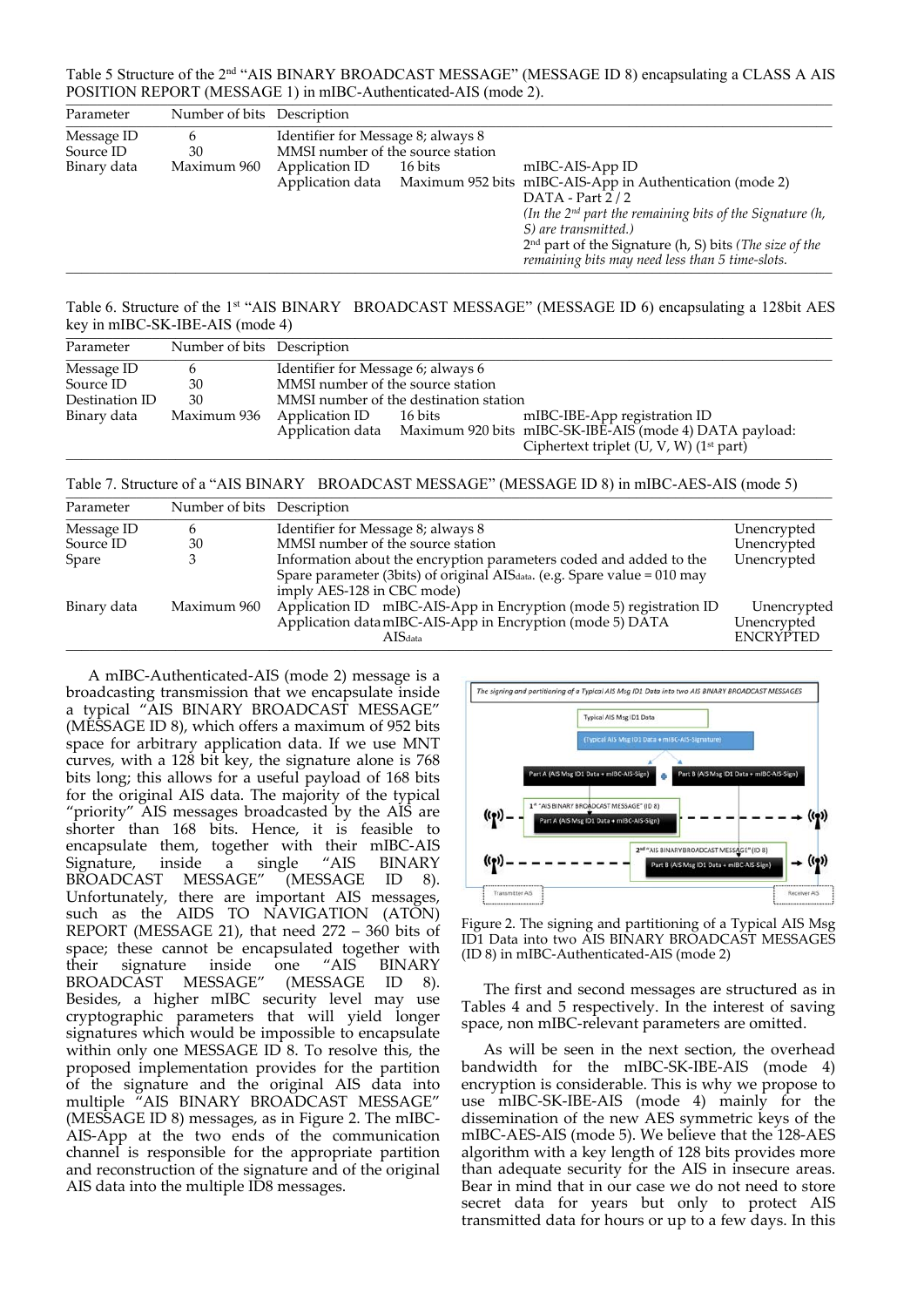case, the ciphertext will be almost equal with the key, i.e. 128bits long. The AIS ADDRESSED BINARY MESSAGE (MESSAGE ID: 6) has 920bits data payload; therefore, at most two AIS ADDRESSED BINARY MESSAGES (MESSAGE ID: 6) with over 1800 bits of combined payload packets will be enough to transfer the mIBC‐SK‐IBE‐AIS (mode 4) data. The message partitioning details are identical to the Message(s) construction for the mIBC- Authenticated-AIS (mode 2), shown in Figure 1. The structure of the 1st "AIS ADDRESSED BROADCAST MESSAGE" (MESSAGE ID 6) encapsulating a 128bit AES key in mIBC‐SK‐IBE‐AIS (mode 4), is shown in Table 6. Note that the mIBC‐AIS‐App computes the total size of the AESKey + encrypted Ciphertext triplet (U, V, W) and determines how many Messages ID:6 (i.e., Parts) have to be transmitted. The remaining parts of the signed and encrypted output triplet (c, S, T) will be transmitted with additional AIS ADDRESSED BINARY MESSAGE (MESSAGE ID: 6).

A possible encrypted AIS Message structure via the mIBC‐AIS‐App in Encryption (mode 5) is shown in Table 7. Non mIBC‐relevant parameters are omitted. Note that the mIBC‐AIS‐App computes the total size of the Encrypted AISdata. Depending on the symmetric cipher (e.g., AES128) the mode (e.g., CBC, CTR) and other parameters, the overhead varies from 16 bytes (e.g. for the IV (Initial Value) plus the padding (e.g. 1 to 16 bytes for PKCS#5 padding) if we use the CBC mode. Therefore, for a standard AIS message, one AIS BROADCAST BINARY MESSAGE (MESSAGE ID: 8) (i.e., 1 to 5 slots) suffices.

## 5.3 *The mIBC‐AIS‐App*

The mIBC‐AIS‐App is a piece of code that may be implemented either as a firmware update on current AIS devices or on separate hardware to be connected between the AIS device and the AIS antenna. In either case, the mIBC‐ AIS‐App will be an intermediate between the currently running AIS and the AIS antenna of the vessel. The mIBC‐AIS‐App assumes sole responsibility for the transmission of all mIBC enabled AIS messages. It intercepts the AIS messages, exports their data, cryptographically manipulates them, encapsulates them in AIS Messages ID6 and/or ID8 and forwards them to the AIS antenna.

In particular, the mIBC‐AIS‐App:

- 1 Forwards the typical AIS messages unaltered to the AIS antenna/AIS device, respectively, when in mIBC‐Standard‐AIS (mode‐1) usage mode.
- 2 Implements the mIBC‐AIS modes 2, 3, 4, 5 by:
- 3 Stores (or accesses) the cryptographic parameters (i.e., Public Parameters, MMSI or Pseudo‐MMSI, mIBC key-pair of the vessel);
- 4 Carries out all the cryptographic operations, computations and procedures.
- 5 Forwards the outcome of the cryptographic operations/computations of the received signed/encrypted AIS data to the appropriate end devices, i.e. AIS or ECDS displays or any other compatible software/hardware of the vessel.
- 6 Encapsulates/Decapsulates the mIBC‐AIS data to/from AIS Messages ID6 and ID8.

Figures 3 and 4 depict the use of the mIBC‐AIS‐ App and its interaction with the AIS devices. In Figure 3 the mIBC‐AIS‐App is switched to mIBC‐ Standard‐AIS (mode 1) and thus does not interfere with the AIS operation. The Transmitter-AIS device transmits ‐via a standard AIS Message ID1‐ the collected static, voyage, positional and navigational data of the vessel. The Receiver‐AIS device receives the AIS data and displays them to the appropriate navigational equipment. In both cases, the mIBC‐AIS‐ App forwards the Original Message ID1 without altering it. In mIBC‐Standard‐AIS (mode 1) all AIS messages are forwarded un‐altered by the mIBC‐AIS‐ App. In contrast, in Figure 4 the mIBC‐AIS‐App is switched to one of the AIS secure modes (i.e. modes 2‐ 5). The Transmitter‐AIS device collects static, voyage, positional and navigational data of the vessels and creates a standard AIS positional AIS Message ID1. The mIBC‐AIS‐App of the transmitter: a) Intercepts the AIS positional AIS Message ID1 before its transmission; b) Reads the data of the AIS Message ID1; c) Signs or Encrypts the appropriate data according to the mIBC-AIS usage mode; d) Encapsulates the Signed/Encrypted data inside the "Application data" section of the Messages ID6 and/or ID8; e) Transmits ‐via the AIS antenna‐ the newly created Messages ID6 and/or ID8. On the receiver side, the mIBC‐AIS‐App: a) Intercepts the Messages ID6 and/or ID8 received by the AIS antenna; b) Decapsulates and concatenates the mIBC data from each received Message ID6 and/or ID8; B) Verifies or Decrypts the received mIBC data according to the mIBC‐AIS usage mode; c) Reconstructs and Forwards to the Receiver AIS device the original AIS Message ID1; d) The original AIS Message ID1 is displayed on the navigational equipment of the vessel.



Figure 3. Conventional AIS and the mIBC-Typical-AIS (mode 1)

An attacker is unable to spoof or decrypt the transmitted Message ID6 and/or ID8 created by the mIBC‐AIS‐App. At the same time the mIBC‐AIS‐App operations remain transparent to the crew, and the navigational equipment of the ship. The result is that in the mIBC‐Standard‐AIS (mode 1), an interceptor of the AIS messages may see all kinds of the Message IDs as it can today. In the mIBC‐AIS secure modes of operation, an interceptor may see only AIS Messages ID6 and/or ID8 that contain mIBC‐AIS data payloads.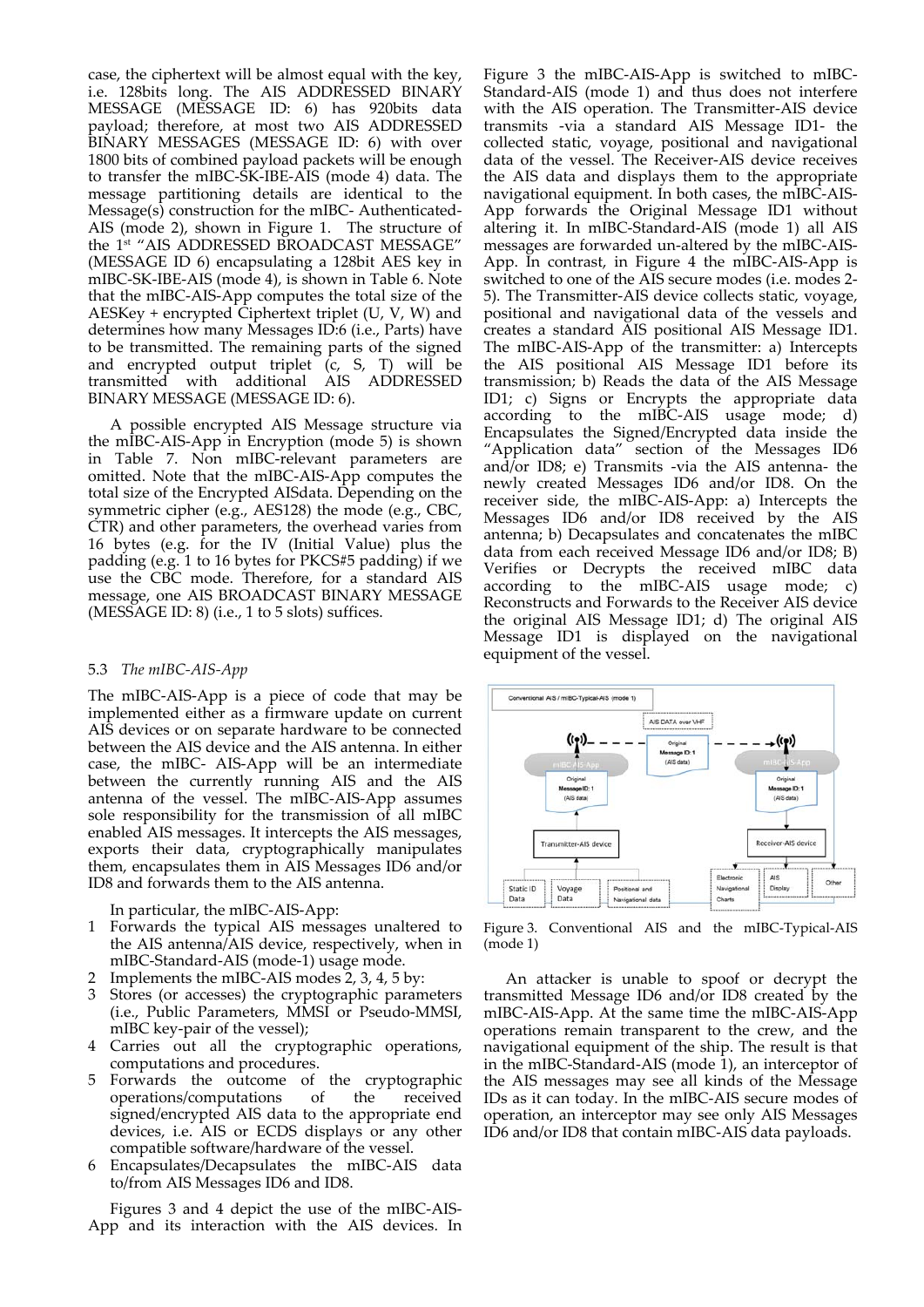## 6 MIBC OPERATIONAL OVERHEAD

#### 6.1 *mIBC‐Authenticated‐AIS (mode 2) overhead*

The operational overhead imposed by the mIBC is proportional to the chosen security level. Stronger security implies larger cryptographic parameters that in turn imply a more considerable computational and bandwidth overhead. Herein we present operational overhead estimates that are based mainly on the work in [32] and in [31].

#### 6.1.1 *Bandwidth overhead estimates*

As mIBC‐Authenticated‐AIS (mode 2) bandwidth overhead we define the additional bits needed for signing the original AIS data. The signature is the cryptographic tuple (h, S)  $\epsilon$   $Z_q$  x G<sub>1</sub>; therefore the additional bandwidth overhead is the sum of the length of h (in bits) plus the length of S (in bits). According to table 7 [32], we estimate the sizes of  $Z_q$ and G, with "point compression" on Super Singular (SS) curves at 80 bit security, MNT curves at 80 bit security and MNT curves at 128 bit security.



Figure 4. The mIBC‐AIS in security modes 2/3/4/5.

Table 7. mIBC-Authenticated-AIS (mode 2) bandwidth overhead estimates

|                                                       |  | 672 bits                                            | 331 bits                     | 768 bits                        |  |  |
|-------------------------------------------------------|--|-----------------------------------------------------|------------------------------|---------------------------------|--|--|
| The estimated bandwidth overhead is the sum $(h + S)$ |  |                                                     |                              |                                 |  |  |
| $h \in Z_q$<br>$S \in G_1$                            |  | 160 bits<br>512 bits                                | 160 bits<br>171 bits         | 256 bits<br>512                 |  |  |
|                                                       |  | Super Singular (SS)<br>curves at 80 bit<br>security | MNT at<br>80 bit<br>security | MNT at<br>$128$ bit<br>security |  |  |

## 6.1.2 *Computational overhead estimates*

All the participating entities in the mIBC infrastructure have plenty of computational power, and thus the computational overhead should not be a problem. However, as an example, we present the following computational overhead estimates. In general, the majority of the computational overhead comparison methodologies count the separate

mathematical operations needed in each IBC<br>proposed implementation. The mathematical proposed implementation. operations are exponentiations, scalar point multiplications, and pairing evaluations. In the proposed IBC scheme the signing process uses two scalar point multiplications and the verification process one scalar point multiplication and one pairing evaluation. Thus according to [31], the above implementation needs 1.56 milliseconds to sign a message, and 3.60 milliseconds to verify a signature. However, we must take into account that [31] was published back in 2005 and used C++ based implementations on an Athlon XP at 2GHz to compute the authentication and signcryption schemes under a supersingular curve (SS) of embedding degree  $k=6$  over  $\tilde{F}_3$ <sup>97</sup>. It is expected that modern technology will achieve far better speeds.

#### 6.2 *mIBC‐SK‐IBE‐AIS (mode 4) overhead*

Our estimates are based on the work in [32] and in [31]. We highlight that in case where the confidential transmitted data is a symmetric key (i.e.,  $\overline{AES_{Key}}$ ) the security level offered by mIBC-SK-IBE-AIS (mode 4) should be equal with the security level offered by the disseminated AES key. In general, the security level of a hybrid cryptographic scheme is the minimum between the level of the security offered by the cryptographic key and the security level of the mechanism that disseminates that cryptographic key.

## 6.2.1 *Bandwidth overhead estimates*

The bandwidth overhead is the bits additional to cleartext AIS data required to be transmitted for each mIBC‐SK‐IBE‐AIS (mode 4) confidential data transmission. The transmitted encrypted data is the triplet ciphertext (c) = (U, V, W)  $\epsilon$  G<sub>1</sub> x {0,1}length<sub>x</sub>  ${0,1}$ <sup>length</sup>. According to table 8 [32], we estimate the bandwidth overhead, with "point compression" on Super Singular (SS) curves at 80bit security, MNT at 80 bit security and MNT at 128 bit security.

Table 8. Estimated bandwidth overhead for the mIBC-SK-IBE-AIS (mode 4) messages \_\_\_\_\_\_\_\_\_\_\_\_\_\_\_\_\_\_\_\_\_\_\_\_\_\_\_\_\_\_\_\_\_\_\_\_\_\_\_\_\_\_\_\_\_\_\_

|                                                                                                                      | Super Singular<br>(SS) curves at<br>80bit security | MNT at<br>80bit<br>security | MNT at<br>128bit<br>security |
|----------------------------------------------------------------------------------------------------------------------|----------------------------------------------------|-----------------------------|------------------------------|
| Public Parameters (not 2048 bits<br>transmitted via mIBC-AIS,<br>thus do not add in mIBC-<br>AIS bandwidth overhead) |                                                    | 1368 bits                   | 4096 bits                    |
| Ciphertext (excluding 672 bits<br>msg.) mIBC-AIS overhead<br>bandwidth                                               |                                                    | 331 bits                    | 768 bits                     |

The same conditions stand here as in the example for authentication in section 6.1.2. The general computational overhead estimates presented here are based on the work in [32]. In [32] the indicative sizes with "point compression" optimizations for  $G_1$ ,  $G_2$ ,  $G_1$ and  $Z_{\rm P}$  groups for standard elliptic curves types are given. These values are for Super‐Singular (SS) elliptic curve at 80-bit security:  $Z_{p}$ =160 bits, G<sub>1</sub>=512 bits,  $G_2$ =512 bits,  $G_T$ =1024 bits. For MNT elliptic curve at 128-bit security:  $Z_p$ =256 bits, G<sub>1</sub>=512 bits, G<sub>2</sub>=3072 bits,  $G_T$ =3072 bits. Also [32] defines an "indicative" time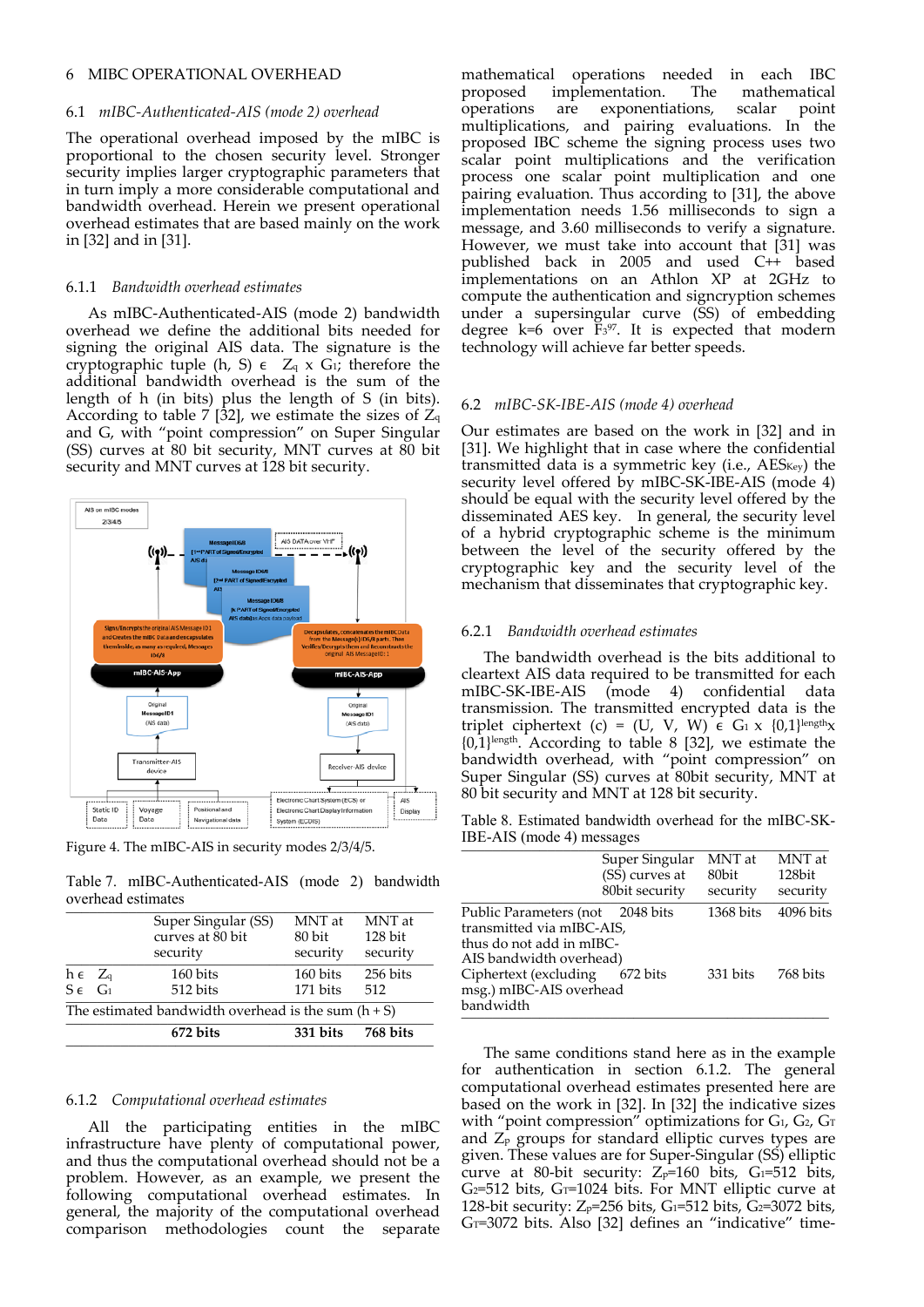unit as the time needed for point multiplication on a random 171‐bit elliptic curve for a random 160‐bit exponent. Under the above settings, the following indicative results for SK‐IBE are derived: For Super‐ Singular (SS) elliptic curve at 80‐bit security: Secret (Private) key extraction costs 2‐time units, encryption costs 6‐time units and decryption costs 104‐time units. For MNT elliptic curve at 128‐bit security: Secret (Private) key extraction costs 100‐time units, encryption costs 36‐time units and decryption costs 1506 time units. Finally, the BLMQ Signcryption scheme that has similar characteristics needs 2.65 milliseconds to Sign and Encrypt for one group exponentiation and two scalar point multiplications [31]. The processing time for Decryption and Verification is 6.09 milliseconds for one group exponentiation and two pairing evaluations.

## 7 CONCLUSION

In our previous work [1] we introduced the concept of a secure AIS founded on Identity Based Cryptography. In this work, we focused on proving the feasibility of our idea by describing a working model based on specific AIS attributes and specific Identity Based Cryptographic schemes. We have proposed a Maritime Identity Based Cryptographic infrastructure (mIBC) under the IMO. We described five usage modes for the proposed secure mIBC‐AIS. The mIBC-Typical-AIS (mode 1) works like the typical AIS; it is the default mIBC‐AIS usage mode. The mIBC‐ Authenticated‐AIS (mode 2) enhances AIS transmissions with source authentication capabilities; its implementation is based on the BLMQ identity‐ based signatures operations formalized in the IEEE 1363.3‐2013 standard. The mIBC‐Anonymous‐AIS (mode 3) uses Pseudo‐MMSIs to provide AIS with anonymity, as described in detail in [1]. When in mIBC‐SK‐IBE‐AIS (mode 4) usage mode, the mIBC‐ AIS can send arbitrary encrypted data to any entity under mIBC without any previous contact or pre‐ configuration with the receiver entity. For the implementation of the mIBC‐SK‐IBE‐AIS (mode 4), we used the security proof of Sakai‐Kasahara's Identity‐Based Encryption scheme in [19]. The last usage mode is the mIBC‐AES‐AIS (mode 5), which provides for Encrypted AIS secure (group)‐ communication with symmetric cryptography (e.g., AES). Today, encrypted AIS with symmetric ciphers (e.g., AES) is offered by various vendors of commercial AIS devices but always for pre‐defined "blue‐forces" that they use pre‐installed symmetric AES keys. In contrast, we use the mIBC‐SK‐IBE‐AIS (mode 4) to disseminate the symmetric AES keys of the mIBC‐AES‐AIS (mode 5), to any trustworthy entity, ad‐hoc, without any pre‐communication or symmetric‐key pre‐installation. Responsible for the proposed mIBC‐AIS functionality is the mIBC‐AIS‐ App intermediate application, that lies between the typical AIS devise and its AIS antenna. The mIBC‐ AIS‐App is responsible for intercepting the original AIS data, to perform the cryptographic operations and to encapsulate/decapsulate the mIBC‐AIS data into standard AIS Messages ID6/8 as arbitrary data payloads. In this way, the implementation of the mIBC‐AIS uses the currently available AIS

infrastructure but does not directly interact with it. This enables the mIBC‐AIS to be a transparent add‐on to the currently available AIS infrastructure. We conclude that a practical implementation of our approach is feasible. We intend to proceed with a prototype implementation of the proposed scheme, including the mIBC‐App, and to experiment with it in order to assess its performance.

## REFERENCES

- [1] A. Goudossis and S. Katsikas, "Towards a secure automatic identification system (AIS),ʺ *Journal of Marine Science and Technology,* vol. 24, no. 2, pp. 410‐423, 2019.
- [2] U. C. G. N. Center, "HOW AIS WORKS," U.S. Coast Guard Navigation Center , 09 08 2016. [Online]. Available: https://www.navcen.uscg.gov/?pageName=AISworks.

[Accessed 02 08 2019]. [3] U. C. G. N. Center, "AIS CLASS A SHIP STATIC AND

- VOYAGE RELATED DATA (MESSAGE 5)," U.S. Coast Guard Navigation Center, 16 11 2017. [Online]. Available: https://www.navcen.uscg.gov/?pageName=AISMessage sAStatic. [Accessed 02 08 2019].
- [4] B. Ellison, "Mandated AIS, an aid to pirates?," Panbo, 2019. [Online]. Available: https://www.panbo.com/mandated‐ais‐an‐aid‐to‐ pirates/. [Accessed 02 08 2019].
- [5] C. Guarnieri, "Should ship data be open to the public?," Verdict Media Limited, 25 06 2013. [Online]. Available: https://www.ship‐technology.com/features/featureship‐ data‐be‐open‐public‐security/. [Accessed 02 08 2019].
- M. Balduzzi, K. Wilhoit and A. Pasta, "A Security Evaluation of AIS," Trend Micro.
- [7] I. M. O. (IMO), "Maritime Security and Piracy," International Maritime Organization (IMO), [Online]. Available: http://www.imo.org/en/OurWork/Security/Pages/Mariti meSecurity.aspx. [Accessed 02 08 2019].

[8] G. Kessler, Craiger, J.P. and J. Haass, "A Taxonomy<br>Framework for Maritime Cybersecurity: A for Maritime Cybersecurity: A Demonstration Using the Automatic Identification System,ʺ *Transnav the International Journal on Marine Navigation and Safety of Sea Transportation,* vol. 12, no. 3, pp. 429‐437, 2018.

- [9] F. Lazaro, R. Raulefs, W. Wang, F. Clazzer and S. Plass, ʺVHF Data Exchange System (VDES): an enabling technology for maritime communications," CEAS Space *Journal,* vol. 11, no. 1, pp. 55‐63, 2019.
- [10] J. Hall, J. Lee, J. Benin, C. Armstrong and H. Owen, ʺIEEE 1609 influenced automatic identification system (AIS),ʺ in *IEEE Vehicular Technology Conference*, Glasgow, UK, 2015.
- [11] I. M. Organization, *Resolution A.1106(29), IMO REVISED GUIDELINES FOR THE ONBOARD OPERATIONAL USE OF SHIPBORNE AUTOMATIC IDENTIFICATION SYSTEMS (AIS),* International Maritime Organization, 2015.
- [12] A. Goudosis, T. Kostis and N. Nikitakos, "Automatic Identification System Stated Requirements for Naval Transponder Security Assurance,<sup>"</sup> in *N. Goudosis, A*; *Kostis, T ; Nikitakos, "Automatic Identification System Stated Requirements for Naval Transponder 2nd International Conference on Applications of Mathematics & Informatics In Military Sciences (AMIMS)*, Vari, Greece, 2012.
- [13] D. He, N. Kumar, K.-K. R. Choo and W. Wu, "Efficient Hierarchical Identity‐Based Signature with Batch Verification for Automatic Dependent Surveillance‐ Broadcast System,ʺ *IEEE Transactions on Information Forensics and Security,* vol. 12, no. 2, pp. 454 ‐ 464, 2017.